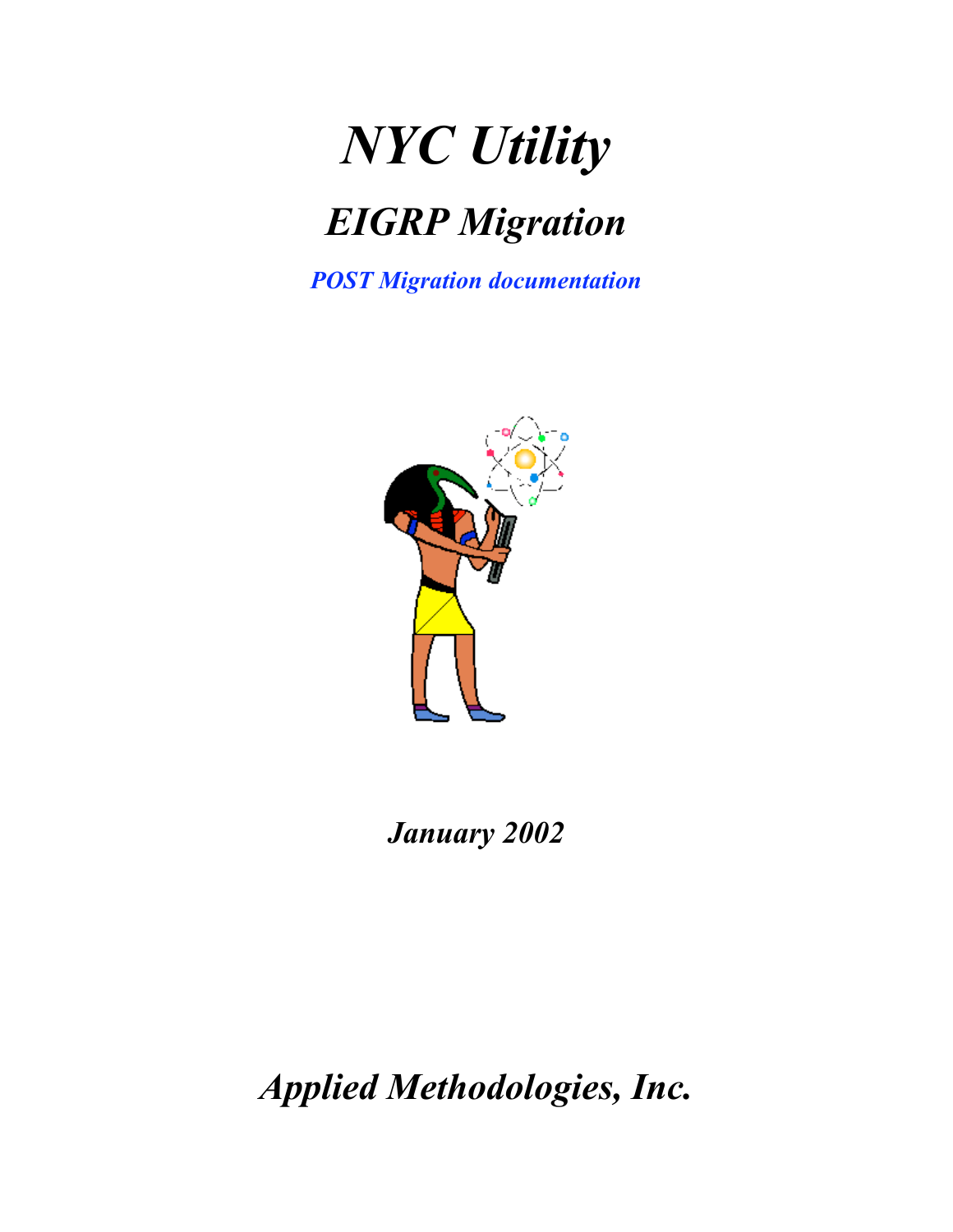### Table of Contents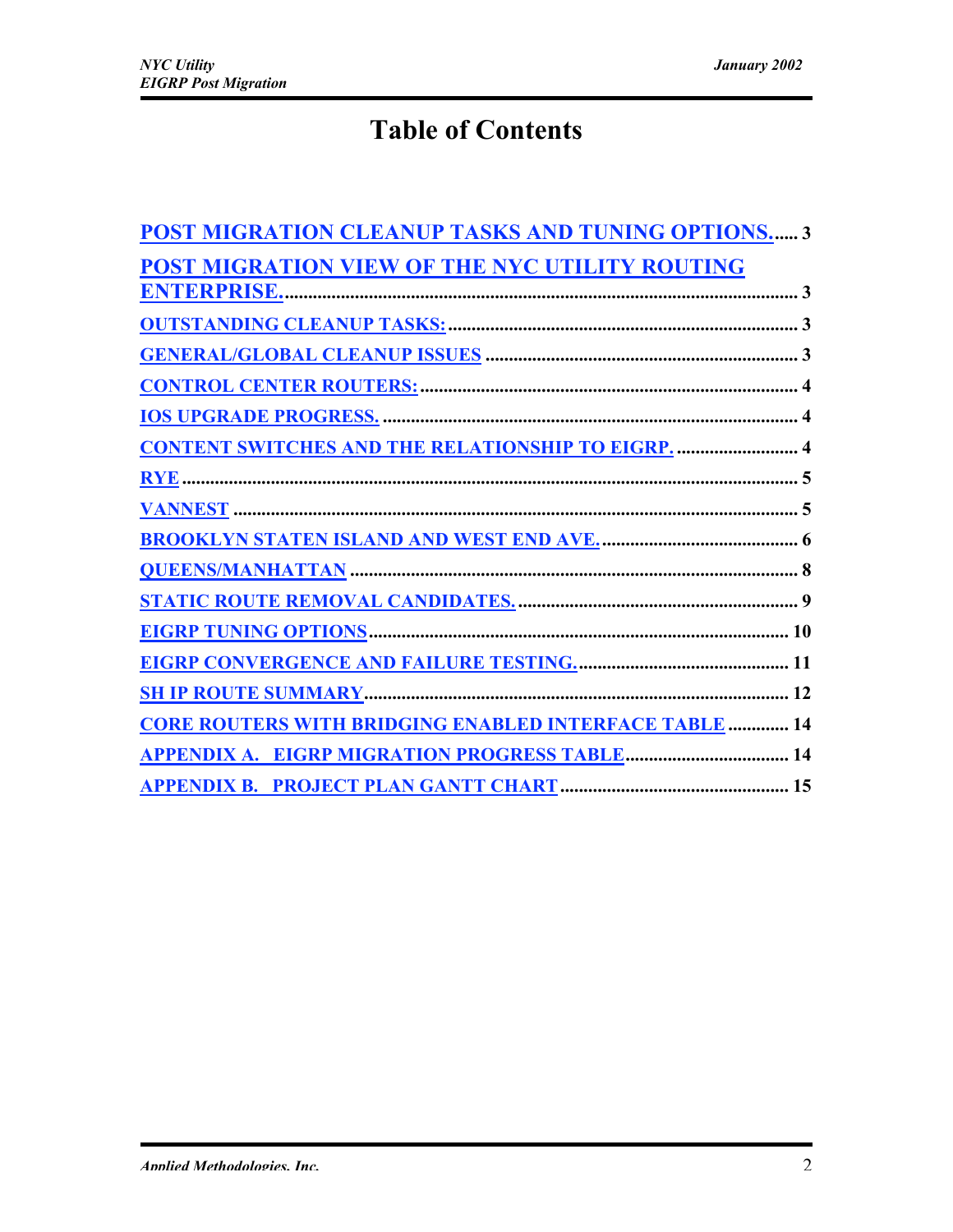#### NYC Utility EIGRP Migration

#### POST Migration Cleanup tasks and tuning options

The Migration of the NYC Utility Enterprise from RIP to EIGRP is complete. The new routing protocol, EIGRP, will provide additional scalability and performance benefits to the NYC Utility enterprise. This document is to serve as a road map outlining post migration issues discovered during the migration and enhancements that should be reviewed and implemented to further enhance the stability and scalability of the NYC Utility network.

#### Post Migration view of the NYC Utility routing Enterprise.

The NYC Utility enterprise routing architecture is composed of EIGRP with the combination of EIGRP and RIP running only in the MECC and the GOLRS. There should be no other deployments of RIP in the entire enterprise. This of course excludes the O&R and Solutions networks, which still run RIP, and were not covered in the migration project.

All routers are running *IP classless* and *Auto summarization*. The only router with no Auto summarization is 708. All routers are set to *Fair Queuing* on all interfaces and the bandwidth is set to *1536*. The SNMP strings and enable passwords have been corrected wherever encountered as well.

#### Outstanding cleanup tasks:

This section outlines the general cleanup tasks that should be applied to all routers and the more detailed site specific tasks. These tasks should be completed before any tuning or convergence activity begins.

*Note: due to the 12.07T CEF bug, all site core routers should be upgraded to 12.1 before any of the tasks outlined in this document are started.*

#### General/global cleanup issues

All Serial interfaces should be unnumbered to an active Ethernet or Loopback interface. The use of a Token-Ring interface for IP unnumbered should be discouraged. If a site's router requires redundant interfaces for its unnumbered interfaces a second Loopback can be used.

Additional global cleanup tasks that are detailed in each site's section are as such:

- Removal of Bridging
- Removal of superfluous protocols such as DEC, IPX, XNS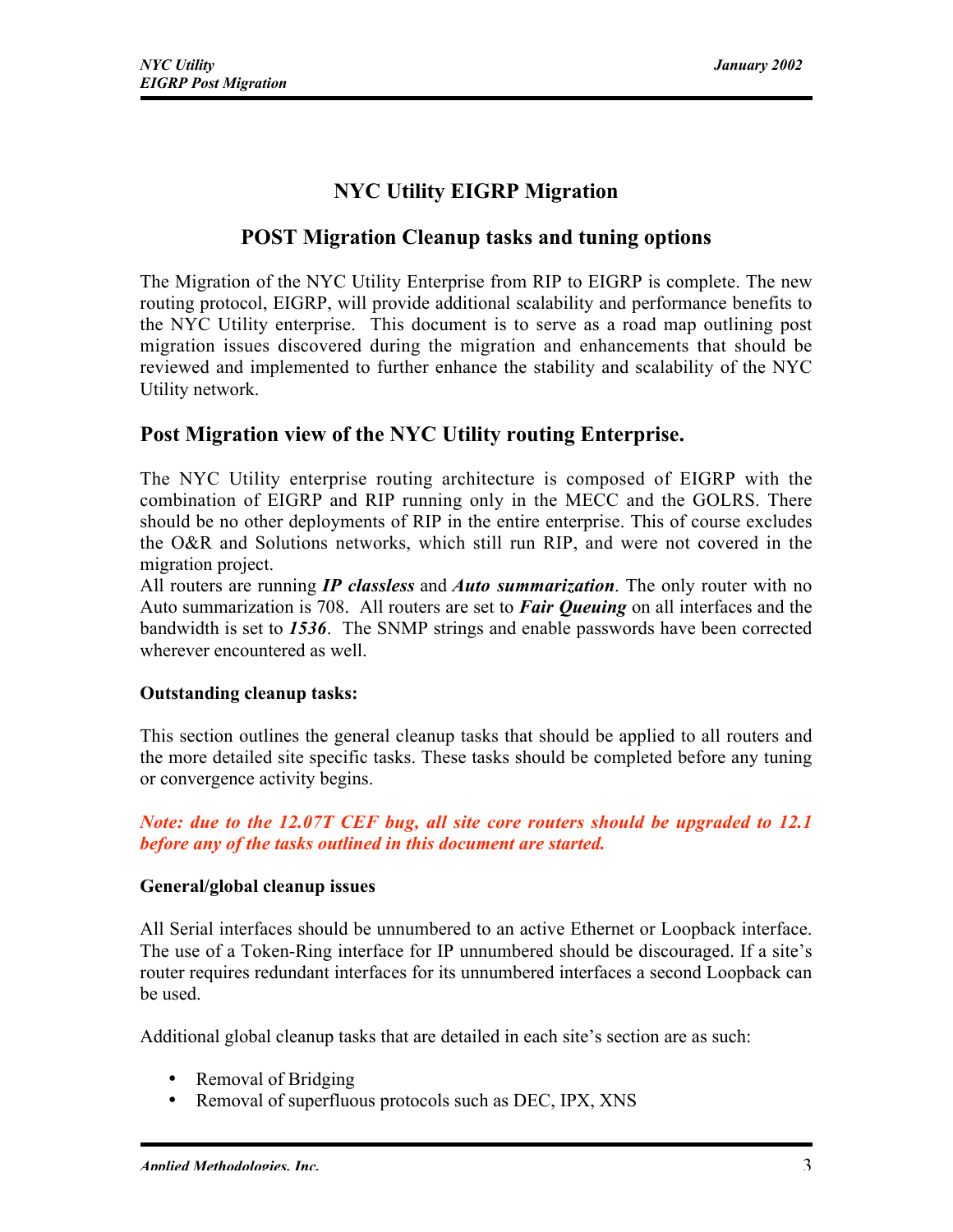- Comdisco to VN2 IP address assignment on serial links
- Cleaning up of unneeded static routes in all major site core routers.

#### Control Center routers:

The Rye, Brooklyn and Staten Island control centers should run HSRP to simplify the control center's UNIX server default route configuration.

#### *The MECC control center routers are still running 11.2. Because the MECC routers are still running RIP, their IOS upgrade should be 12.1 to avoid the Spurious Access RIP bug.*

#### IOS upgrade progress.

For a master list please see the EIGRP migration progress table in appendix A. of this document. This list shows the current IOS version of all routers migrated. A separate site list is provided in each site's section.

#### *Note: The DC1 and 2 RSMs are still running 11.2*

#### Content switches and the relationship to EIGRP.

There are currently two Content switches deployed in the NYC Utility enterprise. These Content switches were deployed during phase one of a dual phase project. The phase one functionality of the Content switches has no bearing or impact in regards to EIGRP operation. The phase one functionality provides only fail over capabilities for services inside NYC Utility via static routes and shared addresses. There is a RIP process active on the Content switch but that function is currently not used.

In Phase two of the Content switch project the use of routing between ports behind the Content switch through the bus to the ports in front of the Content switch that connect to the enterprise will be utilized. The back-end ports will have their own subnet where load balanced servers shall reside. These subnets possibly 158.57.214.0 and 158.57.227.0 can route through the Content switch via RIP to announce these subnets to the NYC Utility enterprise. Since NYC Utility is not running RIP in any of its core site locations this presents a small issue.

There are two approaches. The first one is to add RIP and redistribute into EIGRP on any two routers where a Content switch also resides. This provides a flexible solution but requires pockets of RIP to be maintained in the core. Also, the routers will have to be upgraded to 12.1 to eliminate the Spurious Access bug found when RIP is enabled on 12.07T.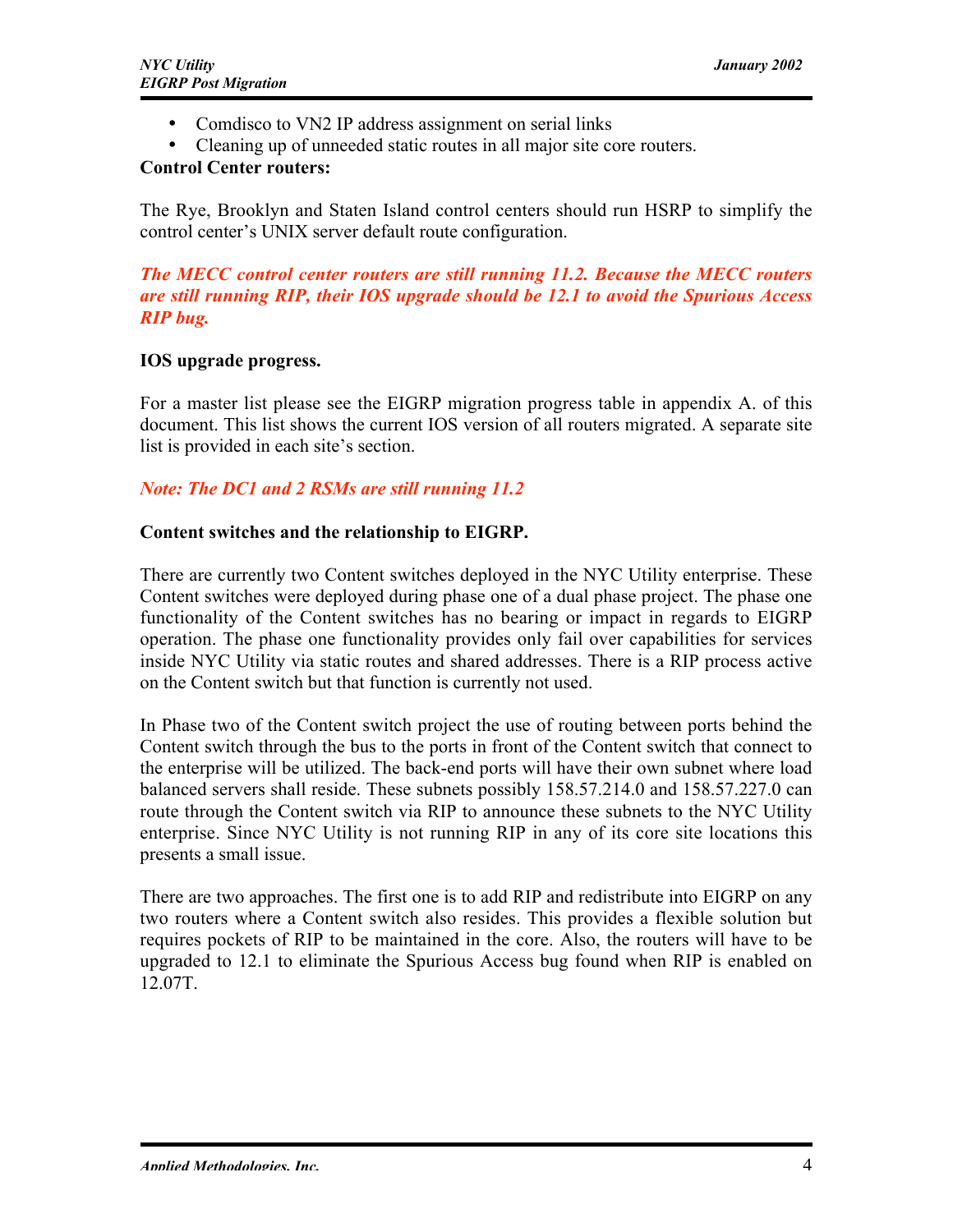The second approach is simpler and just requires the use of static routes in the Content switches pointing to the enterprise. Static routes in any two routers on the same segment where a Content switch resides can redistribute information about subnets 214 and 227 pointing to the appropriate Content switch. With this approach no pocket of RIP and IOS upgrade is required. Since the Content switch networks are never expected to change, this approach is the simplest and cleanest to implement, it was also recommended by Cisco.

Any EIGRP convergence testing should also include the content switches preferably after phase two is completed to properly determine the impact.

#### RYE

#### Outstanding items that can be covered in the cleanup:

Transparent bridging still remains on loop routers West 110 St has a switch using the 192.168.56.240 address but this is not defined in the site's router.

There are still serial interfaces using IP unnumbered to active Token Ring interfaces W125St Still has open RSRB peers to 100.9(DC2CORE2)

#### Routers to be upgraded to 12.07T that were already prepped and have been migrated:

| <b>EVBR</b>   | 158 57 220 172 |
|---------------|----------------|
| <b>PLBR</b>   | 192 168 73 254 |
| <b>MWD2BR</b> | 192 168 71 254 |
| ELMBR         | 192.168.77.253 |

#### VanNest

#### Outstanding items that can be covered in the cleanup:

DEC still running on VN2 and Van Nest Transparent bridging still remains on loop routers

Kingsbridge router still using RSRB and Bridge Group 1 Serial 1/0 and 1/1 using unnumbered to Token-Ring interfaces

East 179St. router still using RSRB and Bridge Group 1 Hell Gate router still using Bridge Group1 and Dec Net

BDG-KNSBDG is just a stub router off of Kingsbridge's Token-Ring with IP routing disabled used for shut down Metrotech link. RSRB was removed no peers.

Bruckner router is still using Bridge Group 1 and Decnet -- RSRB was removed no peers.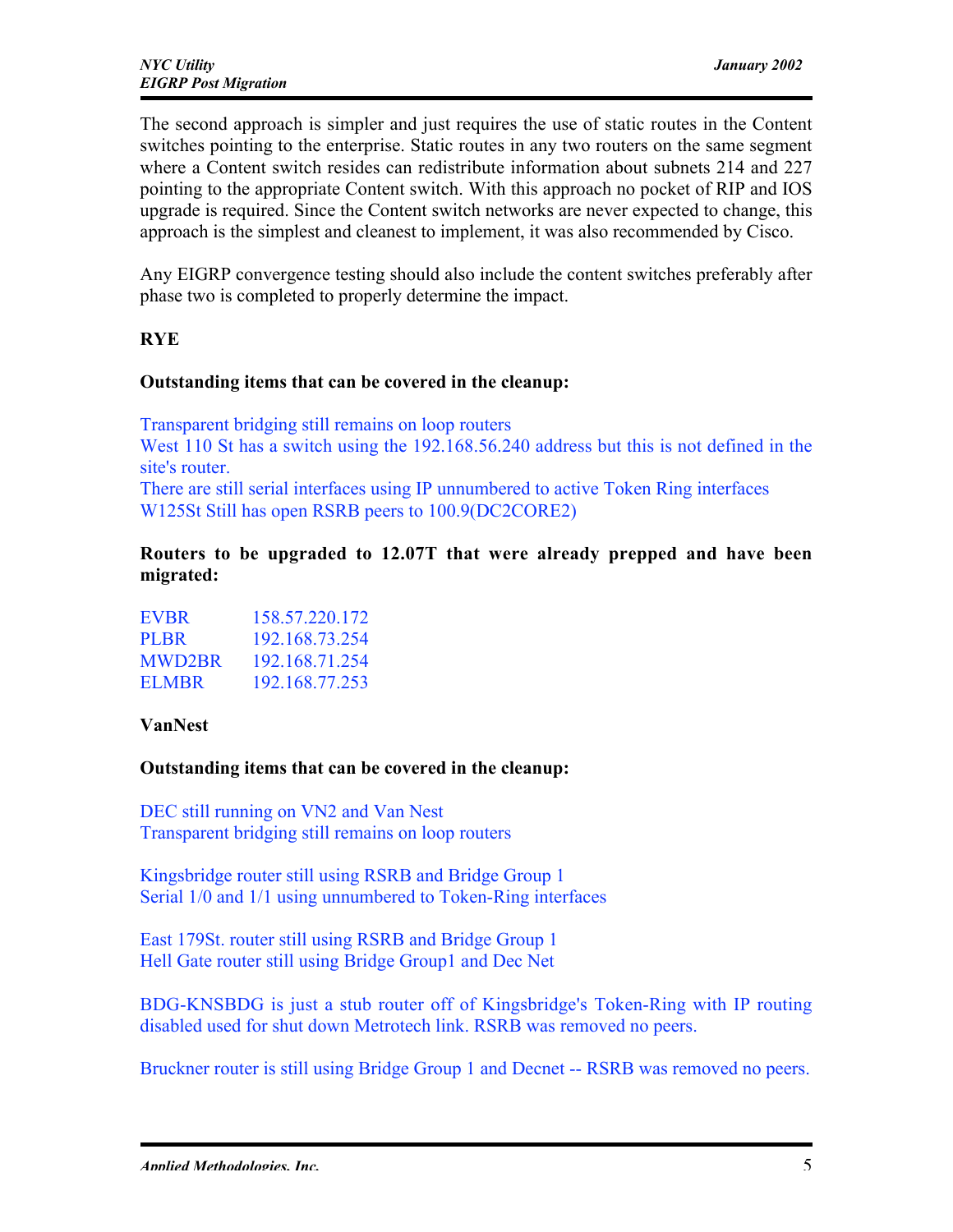CPI router is still using RSRB and Bridge Group 1 -- removed Bridge Group 2 and Decnet

Serial 1/0 using unnumbered to Token-Ring interface 0/0 Serial 1/1 using unnumbered to Token-Ring interface 0/0 Serial 1/2 using unnumbered to a shutdown Ethernet 0/0

JAMABR and QHBR are still running bridging over their serial interfaces between each other. IP routing is disabled

Jamaica router is still using RSRB Serial interfaces are unnumbered to Token-Ring interfaces.

#### Routers to be upgraded to 12.07T that were already prepped and have been migrated:

| KINGSBR           | 192.168.230.1  |
|-------------------|----------------|
| <b>SHERBR</b>     | 192.168.220.2  |
| <b>RAMBR</b>      | 192.168.222.2  |
| <b>PLVABR</b>     | 192.168.223.2  |
| <b>EFISHBR</b>    | 192.168.224.2  |
| <b>DUNWOODIE</b>  | 192.168.58.251 |
| <b>SPBRBR</b>     | 192.168.231.1  |
| <b>EAST179</b>    | 158.57.162.250 |
| <b>FARRINGTON</b> | 158.57.80.250  |
| <b>JAMAICA</b>    | 158.57.57.1    |

#### Brooklyn Staten Island and West End Ave.

#### Brooklyn

| still using RSRB, Bridge Group 1 and Decnet<br>serial $1/1/1$ and $1/1/3$ unnumbered to tok4/0<br>serial $1/1/0$ and $1/1/2$ unnumbered to fa $1/0/0$ |
|-------------------------------------------------------------------------------------------------------------------------------------------------------|
| still using RSRB, Bridge Group 1 and Decnet<br>serial $1/1/0$ and $1/1/2$ unnumbered to tok4/0 all others using $fa1/0/0$                             |
| still using Decnet and IPX<br>still using Decnet                                                                                                      |
| still using RSRB, Bridge Group 1 and Decnet -- S3/0 using Tok0 for IP<br>unnumbered                                                                   |
| still using Bridge group 1 and Decnet                                                                                                                 |
| still using Bridge group 1 and Decnet                                                                                                                 |
| Bridge Group 1 active -- removed RSRB on 11/27                                                                                                        |
| Bridge Group 1 active -- removed RSRB, IPX, XNS on 11/27                                                                                              |
|                                                                                                                                                       |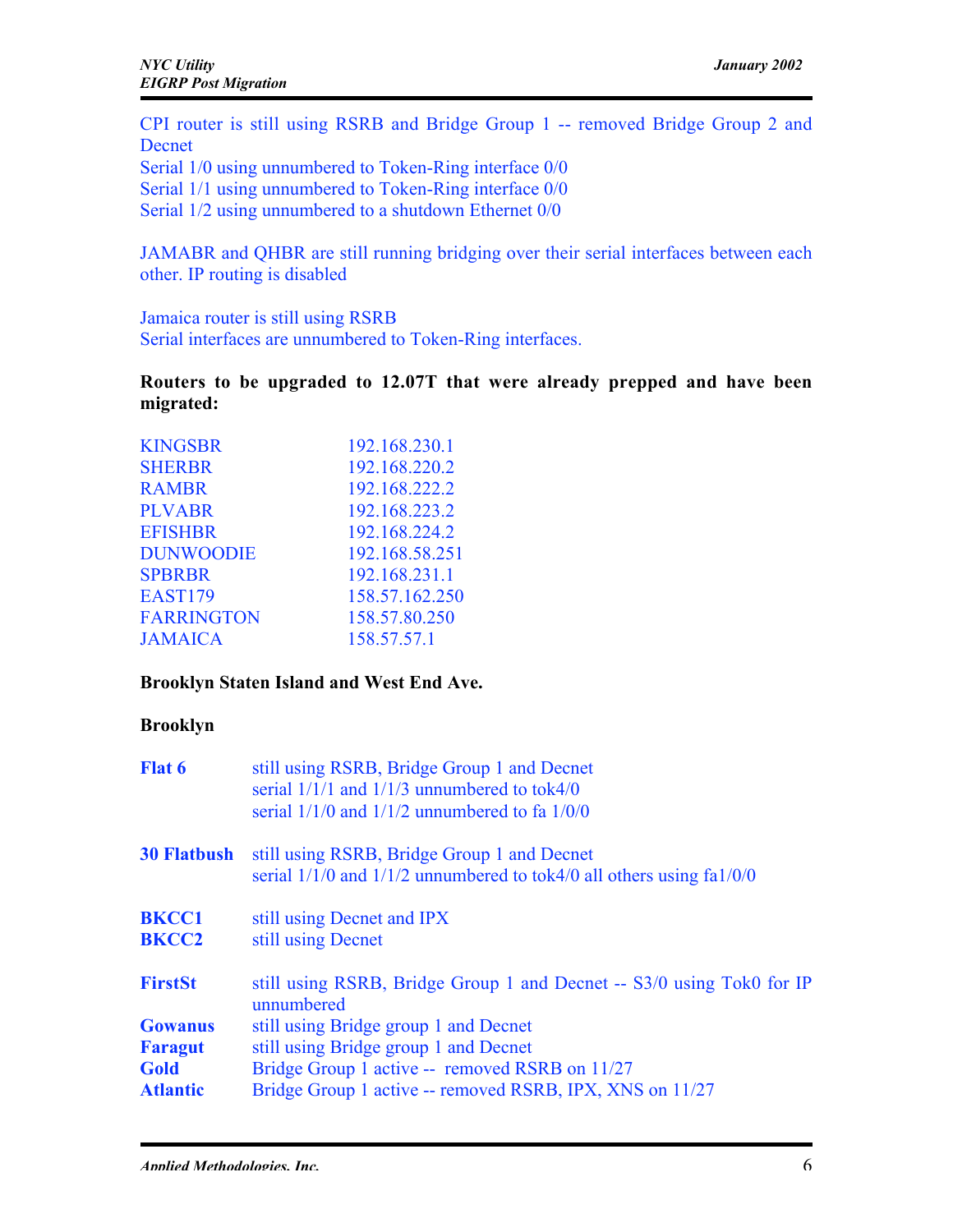| Bridge Group 1 active -- removed RSRB on 11/27                                                           |
|----------------------------------------------------------------------------------------------------------|
| Bridge Group 1 active                                                                                    |
| Bridge Group 1 active                                                                                    |
| still using RSRB, s1/3 using Tok0/0 for IP unnumbered -- removed Bridge<br>group 1 and Decnet on $11/27$ |
|                                                                                                          |

#### Staten Island

| <b>Davis</b>   | still using RSRB, Bridge Group 1 and Decnet s 3/0 and 3/1 using Tok2/0              |
|----------------|-------------------------------------------------------------------------------------|
|                | for IP unnumbered                                                                   |
| <b>DavisCC</b> | still using RSRB, Bridge Group 1 and Decnet s 3/1 using Tok2/0 for IP<br>unnumbered |
| <b>SICC1</b>   | Decnet, IPX and XNS are active -- removed removed Bridge group 1 on<br>11/28        |
| <b>SICC2</b>   | Decnet, IPX and XNS are active -- removed removed Bridge group 1 on<br>11/28        |

#### West End Ave.

| <b>EastRiver</b> | still using Bridge Group 1 and Decnet                          |
|------------------|----------------------------------------------------------------|
| <b>Hudson</b>    | still using Bridge Group 1 and Decnet                          |
| <b>W59st.</b>    | still using Bridge Group 1 and Decnet                          |
| <b>ECC</b>       | still using Bridge Group 1 and Decnet                          |
| ECC <sub>2</sub> | still using Bridge Group 1 and Decnet --- removed IPX on 11/28 |

#### Routers to be upgraded to 12.07T that were already prepped and have been migrated:

| <b>VICTORY</b>    | 158.57.200.171 | 11.2 |
|-------------------|----------------|------|
| <b>FKRTR</b>      | 158.57.138.1   | 11.2 |
| <b>NEPTUNE</b>    | 158.57.179.1   | 11.2 |
| <b>ATLANTIC</b>   | 158.57.198.250 | 11.2 |
| <b>GOLD</b>       | 158.57.184.250 | 11.2 |
| <b>GREENWOOD</b>  | 158.57.182.250 | 11.3 |
| <b>FARAGUT</b>    | 158.57.73.171  | 11.2 |
| Davis             | 158.57.137.171 | 11.1 |
| <b>SICC1</b>      | 158.57.137.172 | 11.2 |
| SICC <sub>2</sub> | 158.57.137.173 | 11.2 |
| <b>GOETHALS</b>   | 158.57.132.250 | 11.2 |
| <b>FOX HILLS</b>  | 158.57.130.1   | 10.3 |
| <b>EAST RIVER</b> | 158.57.83.171  | 11.2 |
| W59TH             | 158.57.87.1    | 11.2 |
| <b>ECC</b>        | 158.57.88.1    | 11.2 |
| ECC <sub>2</sub>  | 158.57.24.172  | 11.2 |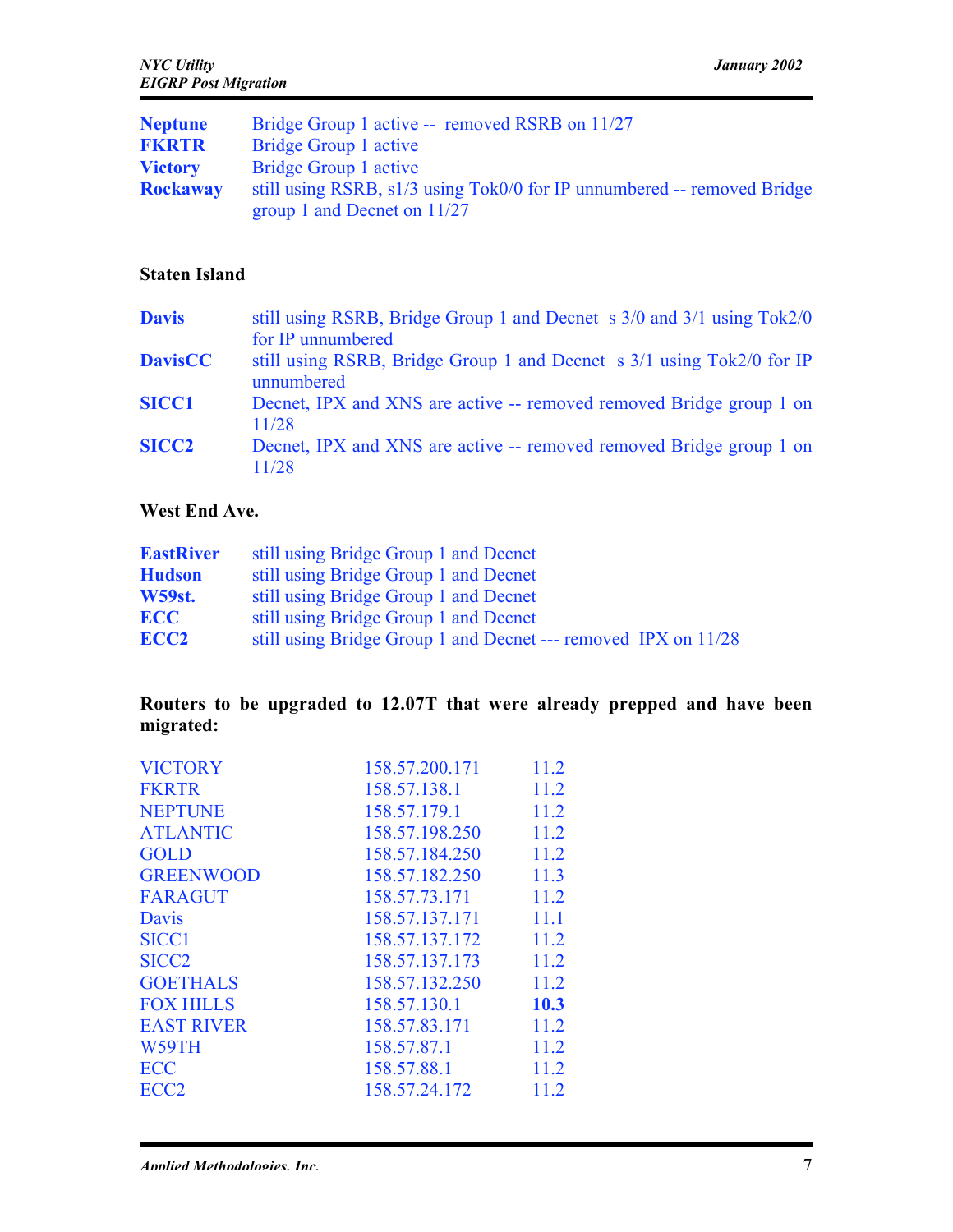| ECCG1             | 158.57.24.173 | 11.2 |
|-------------------|---------------|------|
| ECCG <sub>2</sub> | 158.57.24.174 | 11.2 |
| BKCC1             | 158.57.75.174 | 11.2 |
| BKCC <sub>2</sub> | 158 57 75 176 | 112  |

#### Queens/Manhattan

#### **Queens**

| still using Bridge Group 1, change description on Ethernet interface<br>The RAINEYBR router should be removed so the VERNONBR and<br>AST136BR routers be linked to the RAINY router |
|-------------------------------------------------------------------------------------------------------------------------------------------------------------------------------------|
| still using RSRB, Bridge Group 1 and Decnet -- S3/0 is down but using                                                                                                               |
| Tok0 for IP unnumbered<br>still using RSRB, Bridge Group 1 and Decnet, S3/0 is using Tok0 for IP                                                                                    |
| unnumbered -- removed IPX on $12/4$                                                                                                                                                 |
| still using Bridge group 1 and RSRB -- Loopback has no IP address<br>assigned                                                                                                       |
| still using Bridge Group 1 and Decnet                                                                                                                                               |
| Still using DEC, RSRB and Bridge Group 1                                                                                                                                            |
| Still using RSRB and Bridge Group 1                                                                                                                                                 |
|                                                                                                                                                                                     |

#### Manhattan

| W54Th           | still using RSRB, s1/3 using Tok0/0 for IP unnumbered - Loopback has no             |
|-----------------|-------------------------------------------------------------------------------------|
|                 | IP addressed assigned                                                               |
| <b>E74Th</b>    | Change description on Ethernet interface -- Removed Bridge Group 1 --               |
|                 | 12/4                                                                                |
| W49St           | Removed IP http server                                                              |
| <b>E36BR1</b>   | Removed Bridge Group 1 on 12/4                                                      |
| <b>E36temp</b>  | Removed Bridge Group 1 on 12/4                                                      |
| W19th           | Removed Bridge Group 1 on 12/4                                                      |
| <b>DC1CORE1</b> | Still using DEC, RSRB and Bridge Group 1                                            |
|                 | <b>DC1CORE2</b> Still using DEC, RSRB and Bridge Group 1                            |
|                 | <b>DC2CORE1</b> Still using DEC, RSRB and Bridge Group 1 -- Virtual Access1 int. is |
|                 | unnumbered to Token-Ring                                                            |
|                 | <b>DC2CORE2</b> Still using DEC, RSRB and Bridge Group 1                            |
|                 |                                                                                     |

Routers to be upgraded to 12.07T that were already prepped and have been migrated:

| <b>RAINEYBR</b>       | 158.57.66.201  | 11.2        |
|-----------------------|----------------|-------------|
| <b>VERNONBR</b>       | 192 168 69 254 | <b>11.2</b> |
| <b>QBRBR</b>          | 192.168.68.254 | <b>11.2</b> |
| AST <sub>136</sub> BR | 192.168.67.254 | 11.2        |
|                       |                |             |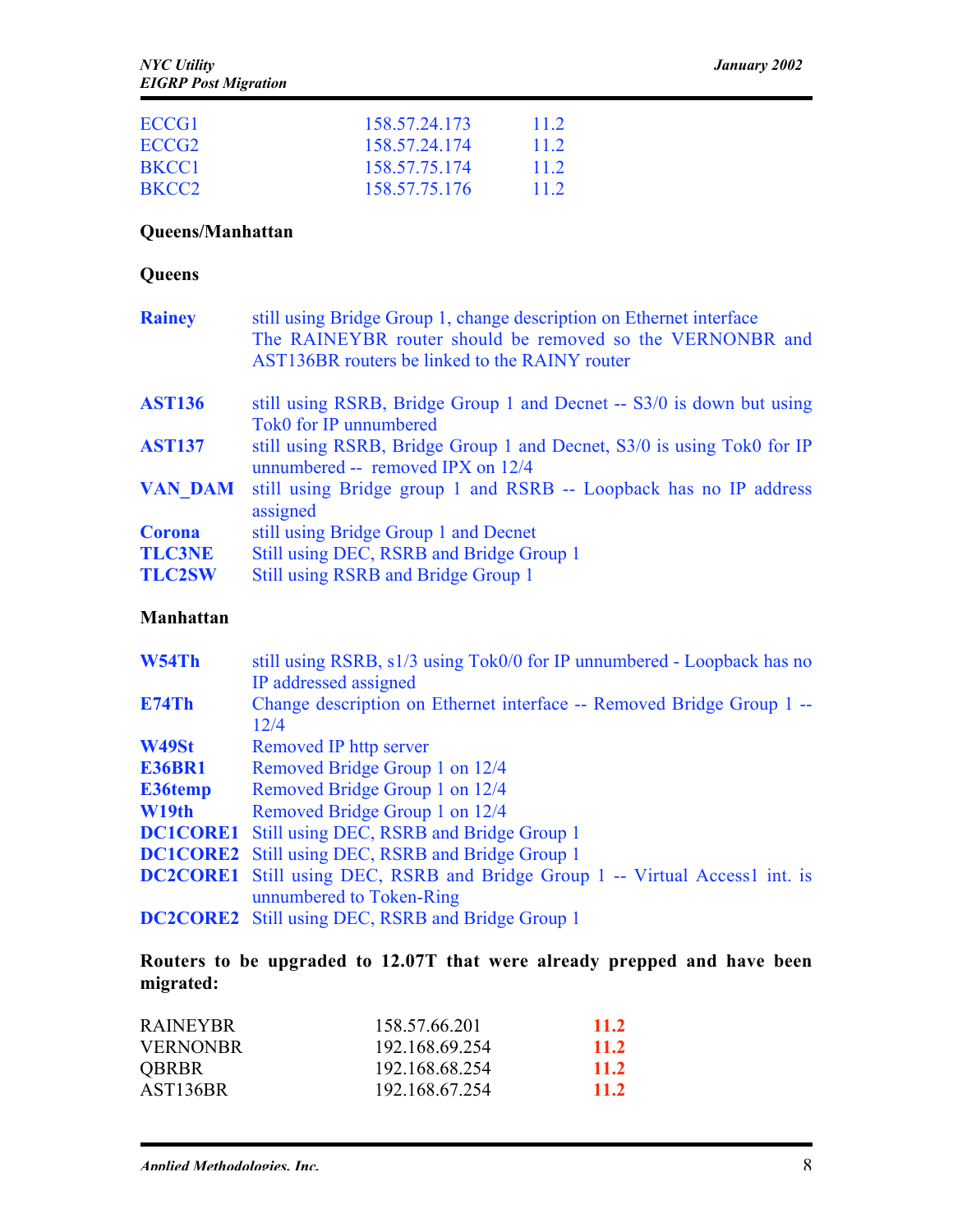| VAN DAM            | 158.57.71.1    | 12.02       |  |
|--------------------|----------------|-------------|--|
| W54TH              | 158.57.111.254 | <b>12.2</b> |  |
| 60THST             | 158.57.114.250 | 11.3        |  |
| E74TH              | 158.57.89.1    | 11.2        |  |
| W49ST              | 158.57.90.1    | <b>12.1</b> |  |
| W49THSS            | 192.168.40.250 | <b>11.2</b> |  |
| W42NDSS            | 192.168.41.250 | 11.3        |  |
| E40BR1             | 192.168.42.250 | 11.3        |  |
| E36BR1             | 192.168.43.250 | 11.3        |  |
| E36TEMP            | 192.168.43.252 | 11.2        |  |
| E <sub>29</sub> ST | 192.168.54.250 | 11.2        |  |
| W <sub>19</sub> ST | 192.168.44.250 | 11.3        |  |
| MECC LAN R1        | 158.57.26.250  | 11.2        |  |
| MECC LAN R2        | 158.57.26.251  | 11.2        |  |

#### Static Route Removal Candidates.

These static routes should all be sourced and redistributed from the GOLRS There is no need for them to be in all of the CORE routers. Additional review should be undertaken before removal.

#### TLC3NE

ip route 0.0.0.0 0.0.0.0 158.57.48.251

#### TLC2SW

ip route 0.0.0.0 0.0.0.0 158.57.48.251 85 ip route 0.0.0.0 0.0.0.0 158.57.12.175 130

#### DC1DIST1

ip route 0.0.0.0 0.0.0.0 158.57.12.175

#### DC2DIST1

ip route 0.0.0.0 0.0.0.0 158.57.12.175 ip route 0.0.0.0 0.0.0.0 158.57.48.251 2

#### DC2DIST2

ip route 0.0.0.0 0.0.0.0 158.57.12.175 ip route 0.0.0.0 0.0.0.0 158.57.48.251 2

#### DC1RSM1

ip route 0.0.0.0 0.0.0.0 158.57.12.175 ip route 0.0.0.0 0.0.0.0 158.57.48.251 2 ip route 192.168.16.0 255.255.255.0 158.57.10.252

#### DC2RSM1

ip route 0.0.0.0 0.0.0.0 158.57.12.175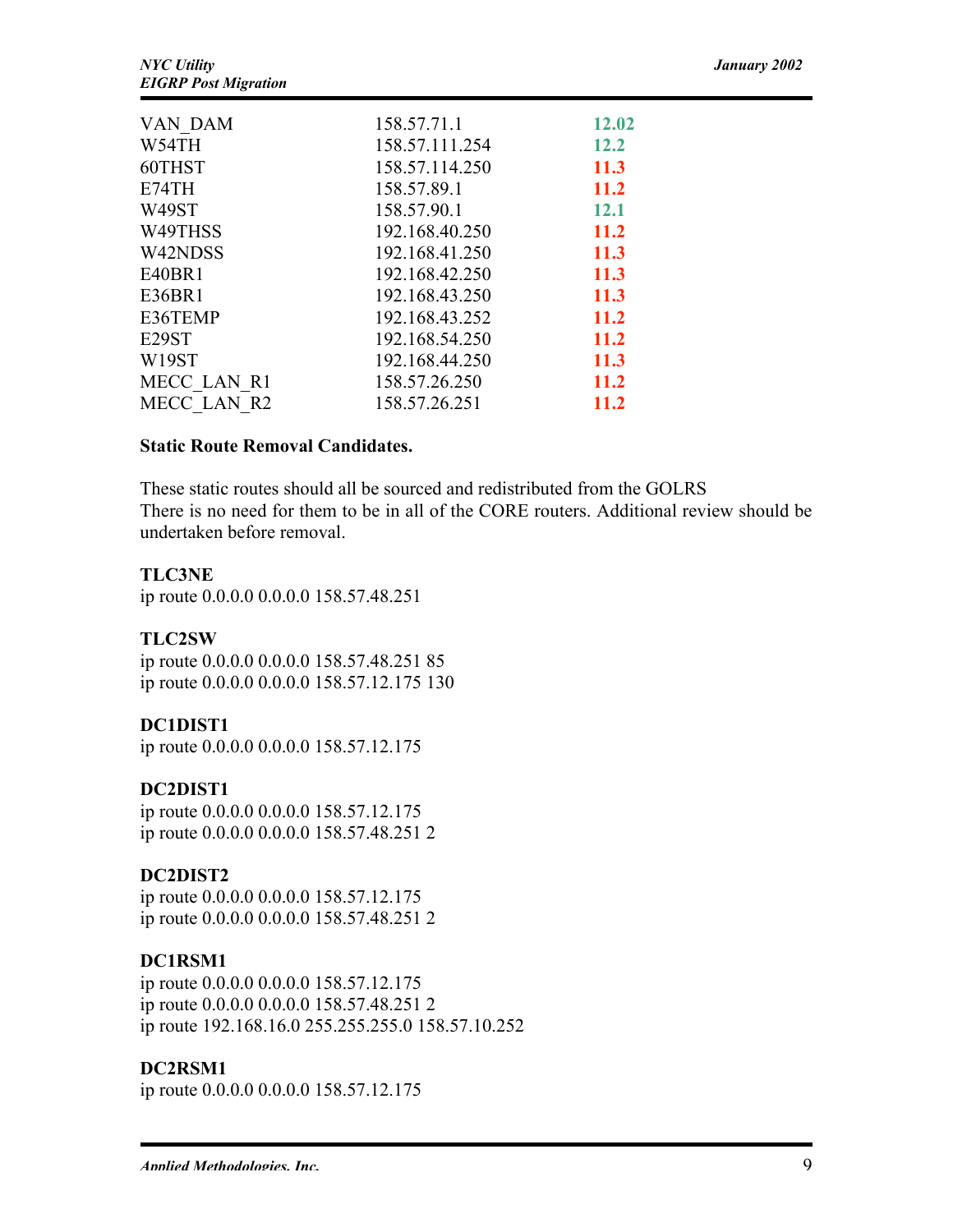ip route 0.0.0.0 0.0.0.0 158.57.48.251 2

#### DC2GATE1

ip route 158.57.0.0 255.255.0.0 158.57.12.171 ip route 158.57.0.0 255.255.0.0 158.57.48.251

#### TLCGATE1

ip route 158.57.0.0 255.255.0.0 158.57.48.252 ip route 158.57.0.0 255.255.0.0 158.57.48.253 ip route 158.57.0.0 255.255.0.0 Serial3/2 130

#### On all 4IP/TLC Core, dist, and RSM routers Remove 158.57.45.0 and .150 static routes for they are already sourced at the GOLRs.

#### EIGRP Tuning options

The tuning of EIGRP to determine optimal use of all available bandwidth and paths should be considered. If tuning is employed then failure and convergence testing can commence afterwards. If NYC Utility chooses to perform its failure testing first then tune its EIGRP network a second round of failure testing may be required to determine any issues or improvements that may have resulted from the tuning.

EIGRP can currently load balance up to 4 equal cost paths. If NYC Utility has more than 4 paths to any one or multiple destinations then this can be accommodated by changing to a maximum of 6 paths with the MAX PATH command under the EIGRP process. This tuning parameter also applies if unequal cost load balance is employed as discussed further. The MAX PATH should be the same on all routers with relationships to each other regardless if all paths are used.

Every routing protocol supports equal cost path load balancing. IGRP and EIGRP also support unequal cost path load balancing, which is known as variance. The **variance** command instructs the router to include routes with a metric less than or equal to *n* times the minimum metric route for that destination, where  $n$  is the number specified by the variance command. For example, variance <*n*>. Traffic is also distributed among the links with respect to the metric.

Note: If a path isn't a feasible successor, then it isn't used in load balancing.

The variance should be considered and possibly combined with the Traffic Share options if the flow of traffic is extremely ill proportioned. Also, if these commands are applied in the RYE core routers for example, then all of the other core routers connecting to RYE should have the same options.

The use of Traffic share and its options should also be considered as described below.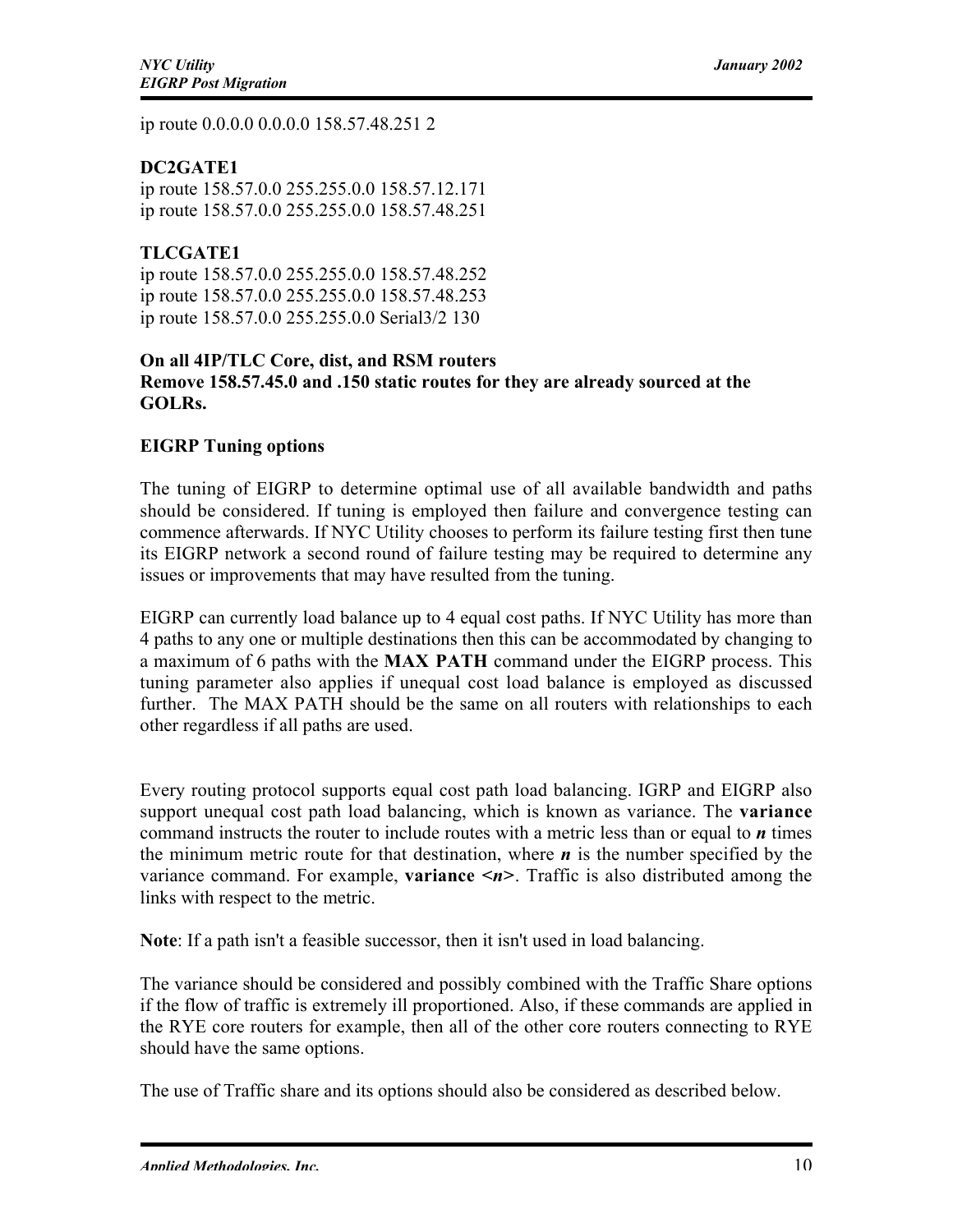Multi-interface load splitting allows you to efficiently control traffic that travels across multiple interfaces to the same destination. The **traffic-share min** router configuration command specifies that if multiple paths are available to the same destination, only paths with the minimum metric will be installed in the routing table.

The number of paths allowed is never more than six. For dynamic routing protocols, the number of paths is controlled by the **maximum-paths** router configuration command. The static route source can always install six paths. If more paths are available, the extra paths are discarded. If some installed paths are removed from the routing table, pending routes are added automatically.

When the **traffic-share min** command is used with the **across-interfaces** keyword, an attempt is made to use as many different interfaces as possible to forward traffic to the same destination. When the maximum path limit has been reached and a new path is installed, the router compares the installed paths. For example, if path X references the same interface as path Y and the new path uses a different interface, path X is removed and the new path is installed.

Failure testing should then be conducted to determine proper path selection and that bandwidth utilization levels are consistent around the failed component and its relationships.

The use of setting the Eigrp neighbor Hold and Hello timers to match HSRP for instant convergence should be considered and tested.

#### EIGRP Convergence and failure testing.

Now that the entire NYC Utility enterprises is running EIGRP as their routing protocol some tests should be conducted to determine the behavior various parts of the network may exhibit upon a failure of a router or a link. Below is a general approach to testing the convergence capabilities of the new routing protocol. NYC Utility personnel can add to this approach to whatever level of detail is necessary.

#### Approach:

Various routers in each major site in the NYC Utility network should be shut down to determine how EIGRP will react and understand the impact of the failure. This approach enables the NYC Utility engineers to determine what the network may look like in the event of such an outage(even if any tuning or change is required from a configuration or physical perspective) to ensure that even under a failure atmosphere the network is behaving in a predictable manner and still providing access to all necessary corporate resources. Failures should comprise of a complete router failure where redundant routers are employed and a link failure where a single router is employed(i.e. loop sites). Before any router is brought down a list of before failure topology information should be complied and compared after the affected router is brought down with the router remaining active.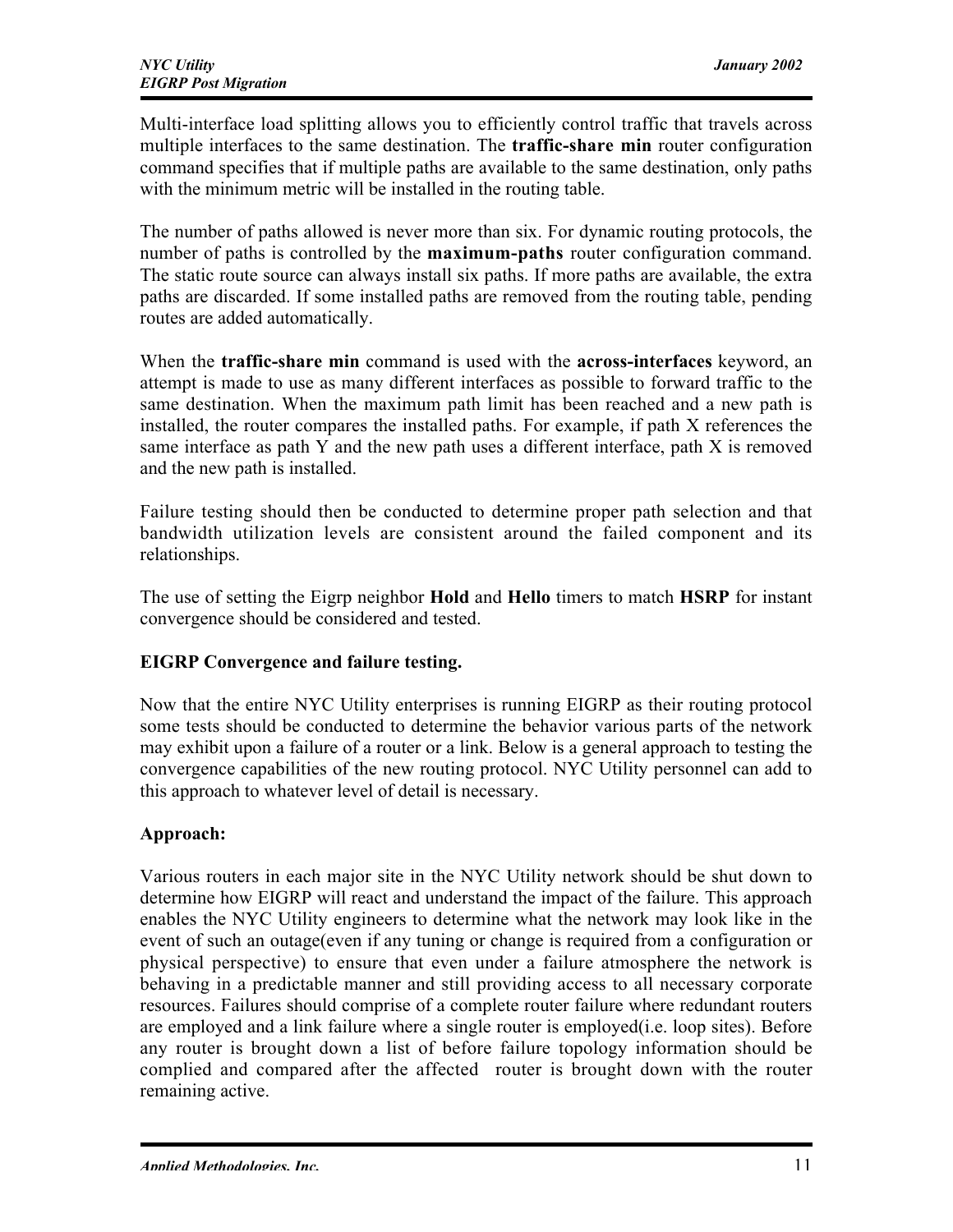It is presumed that the engineer performing this exercise is familiar with what to look for from the command output. Some of the information to be compared before and after the failure is:

#### SH IP EIGRP NEIGHBORS SH IP EIGRP TOPOLOGY SH IP ROUTE SUMMARY SH IP ROUTE 0.0.0.0 SH IP ROUTE SH IP CEF SH IP CEF NON-RECURSIVE SH IP CEF UNRESOLVED

The engineer performing this exercise can add any additional commands that are deemed necessary to determine routing path behavior.

From a major site router or a loop site router perform a *ping, trace route and a show IP route* towards the subnet from the failed router to ensure that even after the failure the edges of the enterprise see the convergence and can reach the redundant path around the failed device.

#### **GOLRS**

*The GOLRS are still running 12.07T. Because the GOLR routers are still running RIP their IOS upgrade should be 12.1 to avoid the Spurious Access RIP bug.*

The GOLRS should be tested first to ensure that default route propagation is maintained if any of the GOLRs fail. This should be done before any static route GOLRE clean up is performed and again after the clean-up to ensure that redundancy was not broken from the removal of a static route.

Failure of a GOLR on each location and testing from workstations on the failed GOLR side should consist of checking internet access, access to standard applications and access to any O&R or Solutions resources.

The GOLR remaining up should be looked at and routes to important subnets verified as available.

The routers around the failed GOLR and the running GOLR should be checked to ensure that a default route is still available and routes to O&R and Solutions are available. A loop router at the edge of the enterprise should also be checked.

This test should be reversed so both GOLRS are tested.

#### Control center router convergence testing.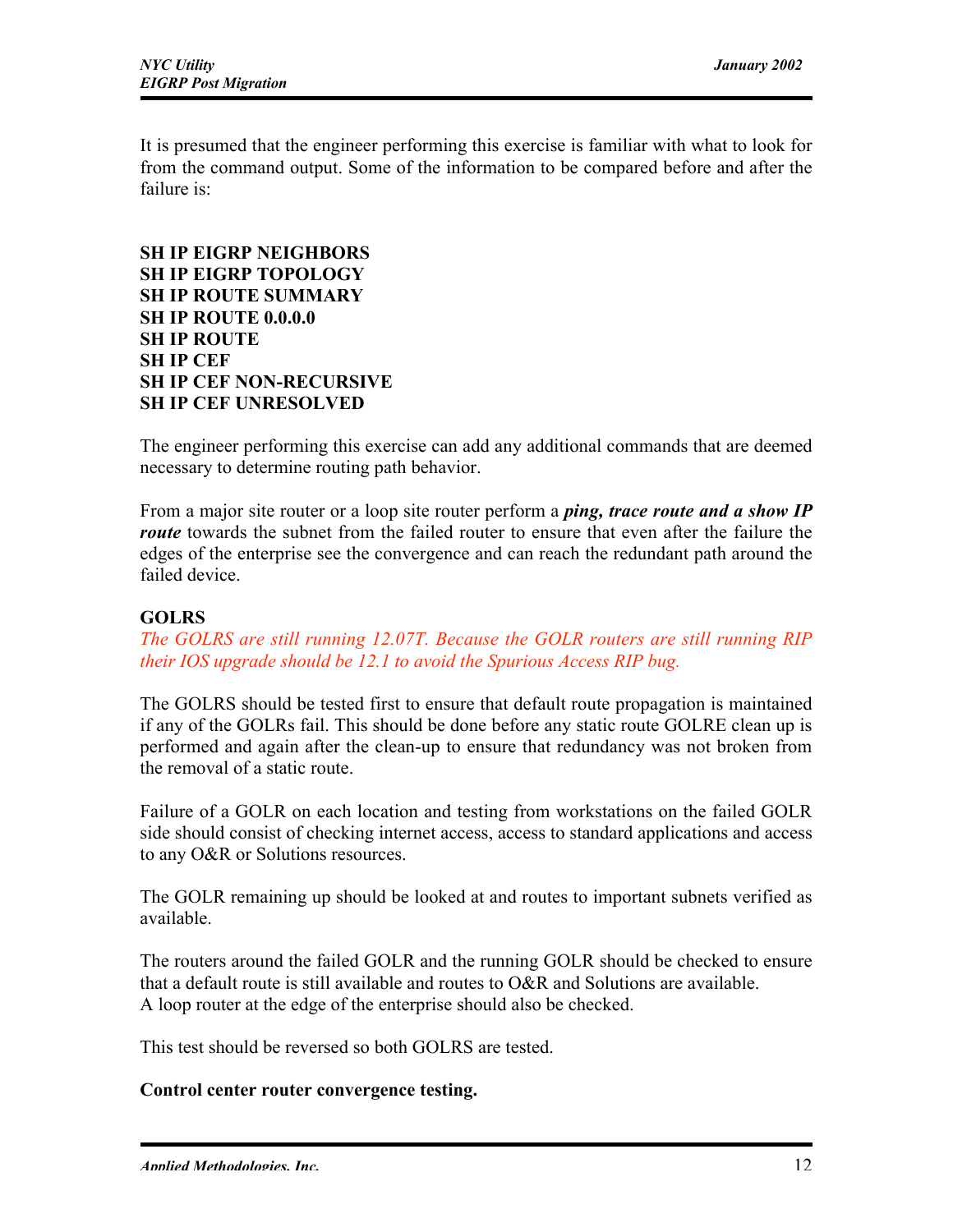At each of the control centers one router should be shut down during a controlled test and application access tested. The remaining active router should be checked for the number of routes and EIGRP neighbors as mentioned earlier. HSRP and EIGRP convergence should be verified.

#### Major Site Core routers

At each of the major business locations one POS based router should be shut down during a controlled test and application access tested. The remaining active routers should be checked for the number of routes and EIGRP neighbors as mentioned earlier. A review of the EIGRP topology for Successor and Feasible Successor changes noted. HSRP and EIGRP convergence should be verified. A second test at the site should be conducted where this time the POS router stays active and a non-POS router is shut down. If both routers at the site have POS then a test of just the POS interfaces shut down should be conducted to see how convergence operates and traffic flows over the remaining T-1 links.

#### Loop Routers

At some selected loop sites, preferably one in each borough, should have a serial interface shut down on one side and applications access tested. The remaining active loops routers should be checked for the number of routes and EIGRP neighbors as mentioned earlier. Default route and EIGRP convergence should be verified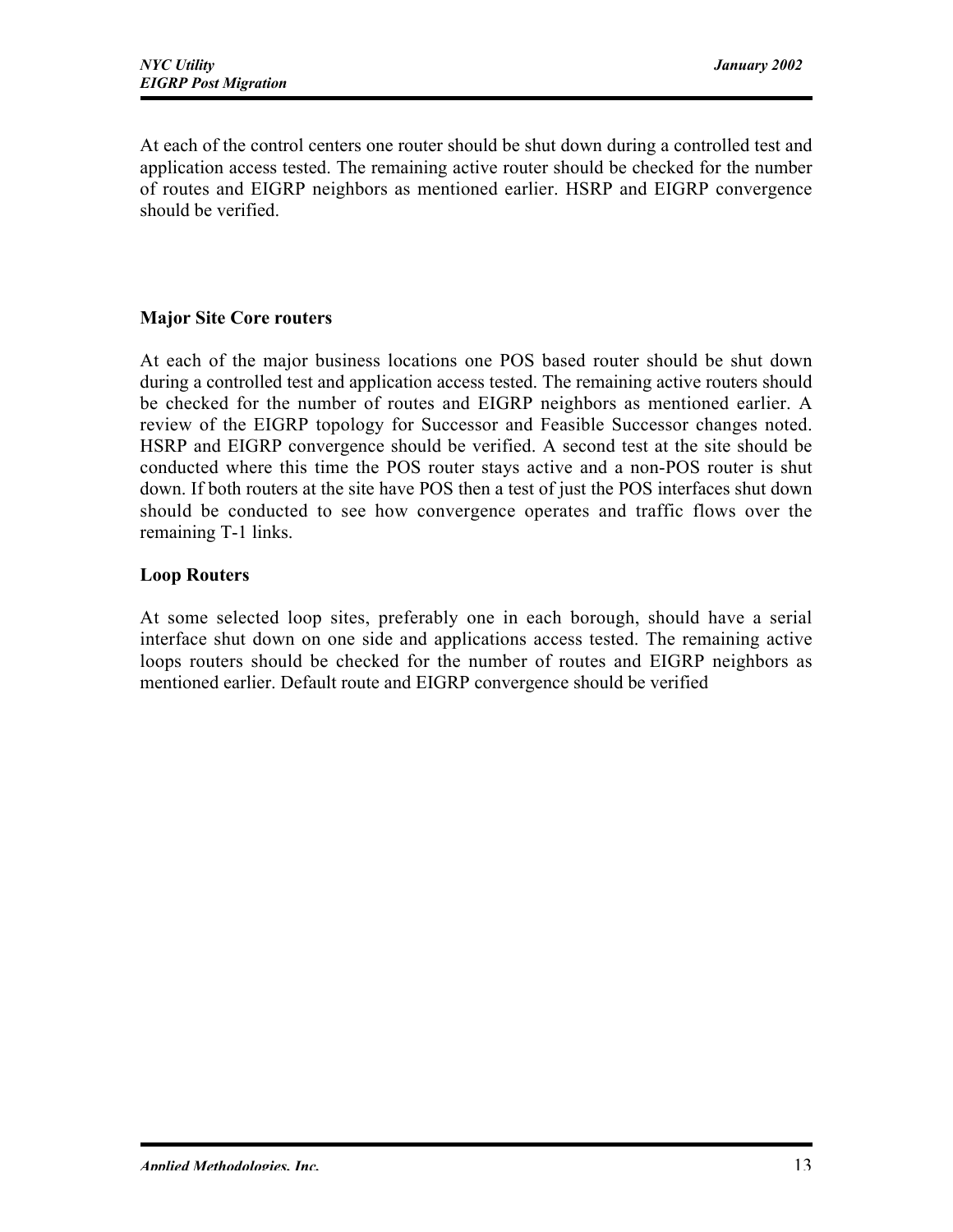| Router         | Interface      | Other            | TX/RX                  |
|----------------|----------------|------------------|------------------------|
|                | bridging       | End              | <b>Traffic PRESENT</b> |
|                |                |                  |                        |
| DC1CORE1       | FA1/1          |                  |                        |
| DC1CORE2       | S1/1           | <b>VAN DAM</b>   |                        |
|                | S/2            | <b>CORONA</b>    |                        |
|                | S6/1           | <b>RYECC</b>     | TX/RX                  |
|                | S6/3           | ASTORIA137       |                        |
| DC2CORE1       | FA1/1          |                  |                        |
| DC2CORE2       | S5/4           | ECC              |                        |
|                | $S\frac{5}{6}$ | FLAT6            | <b>TX/RX</b>           |
|                | S5/7           | TLC2SW           | <b>TX/RX</b>           |
|                | S5/1           | <b>FARAGUT</b>   |                        |
|                | S6/4           | <b>EASTVIEW</b>  |                        |
|                | FA1/1          |                  |                        |
| <b>RYE HQ</b>  | FA1/1          |                  |                        |
| <b>RYECC</b>   | FA1/0/0        |                  |                        |
|                | S4/1/3         | <b>RYESV</b>     |                        |
|                | S4/1/0         | DC1CORE2         | <b>TX/RX</b>           |
| VN2            | FA1/0/0        |                  |                        |
| <b>VANNEST</b> | FA1/0/0        |                  |                        |
|                | S4/1/2         | <b>BRUCKNER</b>  |                        |
| <b>TLC3NE</b>  | FA4/0/0        |                  |                        |
| TLC2SW         | FA4/0/0        |                  |                        |
|                | S5/3           | DC2CORE2         | TX/RX                  |
| FLAT6          | FA1/0/0        |                  |                        |
|                | S1/1/3         | <b>FIRST AVE</b> | <b>TX/RX</b>           |
|                | S/1/1/4        | DC2CORE2         | <b>TX/RX</b>           |
| 30FLATBUSH     | S1/1/4         | DC1CORE2         |                        |

#### Core Routers with bridging enabled interface table

#### Appendix A. EIGRP Migration Progress Table